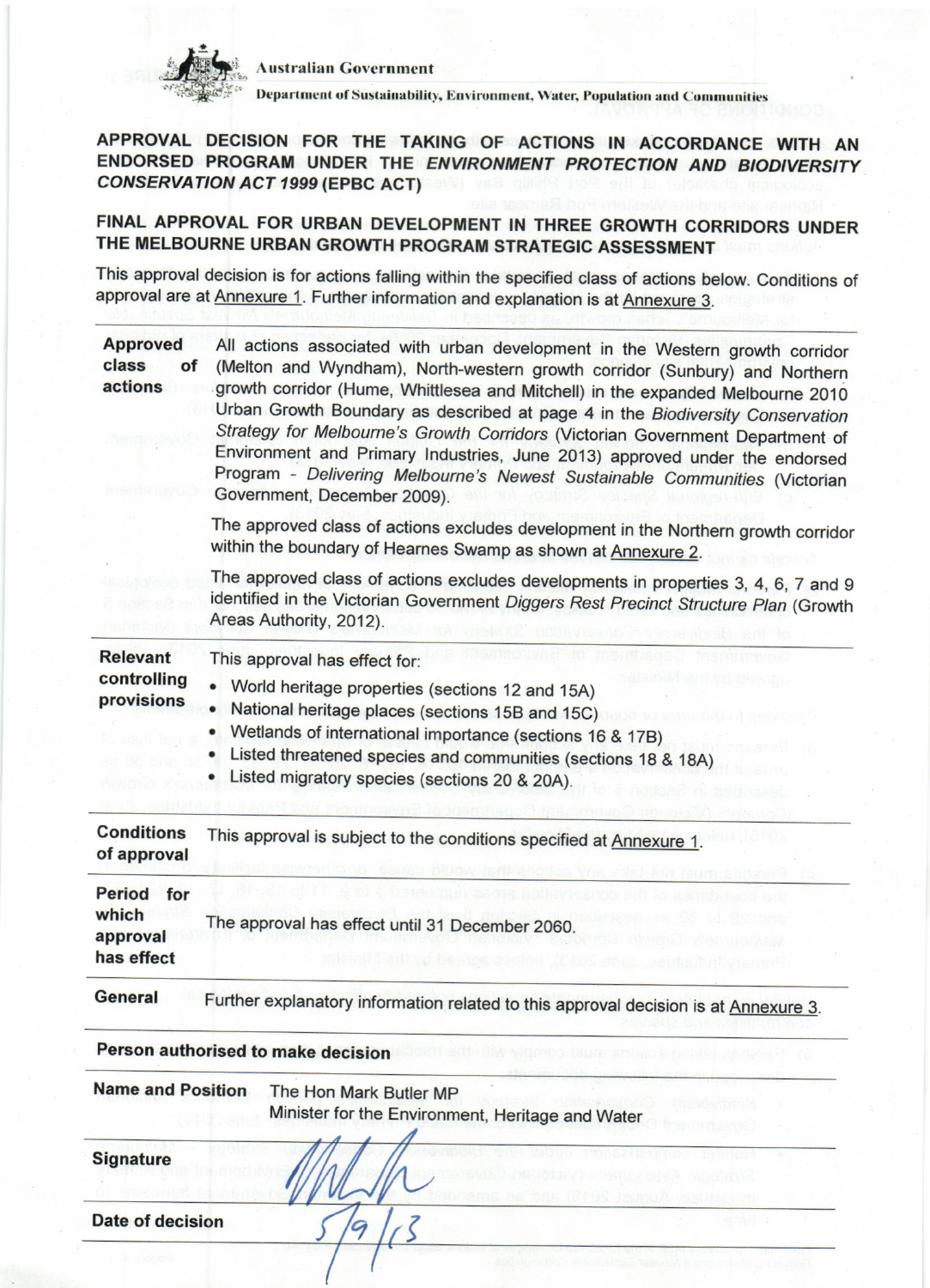#### CONDITIONS OF APPROVAL

Actions must be undertaken in accordance with the following conditions to ensure protection of listed threatened species and ecological communities, listed migratory species and the ecological character of the Port Phillip Bay (Western Shoreline) and Bellarine Peninsula Ramsar site and the Western Port Ramsar site.

#### Actions must be undeftaken in accordance with approved strategies

- 1) Persons taking actions must undertake the actions in accordance with the following strategies approved by the Minister pursuant to the Program of the Victorian Government for Melbourne's urban growth, as described in Delivering Melbourne's Newest Sustainable Communities (Victorian Government, December 2009), for protection of matters of national environmental significance:
	- a) Biodiversity Conservation Strategy for Melbourne's Growth Corridors (Victorian Government Department of Environment and Primary Industries, June 2013)
	- b) Sub-regional Species Strategy for the Golden Sun Moth (Victorian Government Department of Environment and Primary Industries, May 2013)
	- c) Sub-regional Species Strategy for the Growling Grass Frog (Victorian Government Department of Environment and Primary Industries, May 2013).

### Actions cannot occur in conservation areas without agreement

2) persons must not take any actions, resulting in a net loss of habitat for listed ecological communities and listed species, in any of the 36 conservation areas described in section <sup>5</sup> of the Biodiversity Conservation Strategy for Melbourne's Growth Corridors (Victorian Government Department of Environment and Primary Industries, June 2013) unless agreed by the Minister.

# changes to the area or boundaries of conseruation areas cannot occur without agreement

- 3) Persons must not take any actions that would cause, or otherwise facilitate, a net loss of area of the conservation areas numbered 10, 14, 15, 18, 20, 21, 28, 33, 34, 35 and 36 as described in Section 5 of the Biodiversity Conservation Strategy for Melbourne's Growth conidors (victorian Government Department of Environment and Primary Industries, June 2013), unless agreed by the Minister.
- $+$  4) Persons must not take any actions that would cause, or otherwise facilitate, a change in the boundaries of the conservation areas numbered 1 to 9, 11 to 13, 16, 17, 19, 22 to 27, and 29 to 32 as described in Section 5 of the Biodiversity Conservation Strategy for Melbourne's Growth Corridors (Victorian Government Department of Environment and Primary Industries, June 2013), unless agreed by the Minister.

## Habitat compensation requirements for actions potentially affecting listed ecological communities and species

- 5) Persons taking actions must comply with the habitat compensation arrangements and fees described in the following documents:
	- . Biodiversity consevation strategy for Melbourne's Growth conidors (victorian Government Department of Environment and Primary lndustries, June 2013)
	- Habitat compensation under the Biodiversity Conservation Strategy Melbourne Strategic Assessment (Victorian Government Department of Environment and Primary Industries, August 2013) and as amended by the Victorian Government from time to time.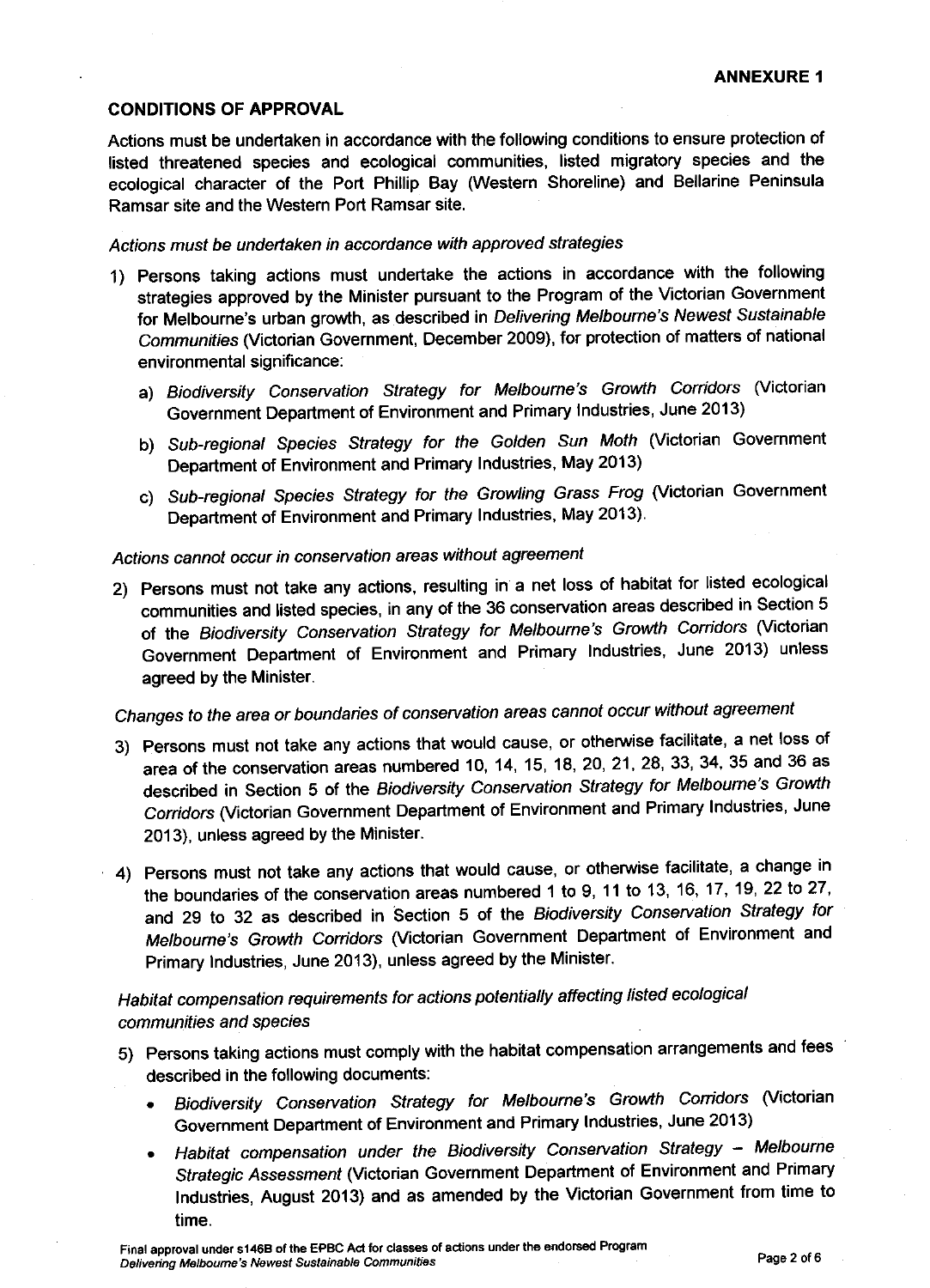

## Map of Hearnes Swamp showing area excluded from the approved class of actions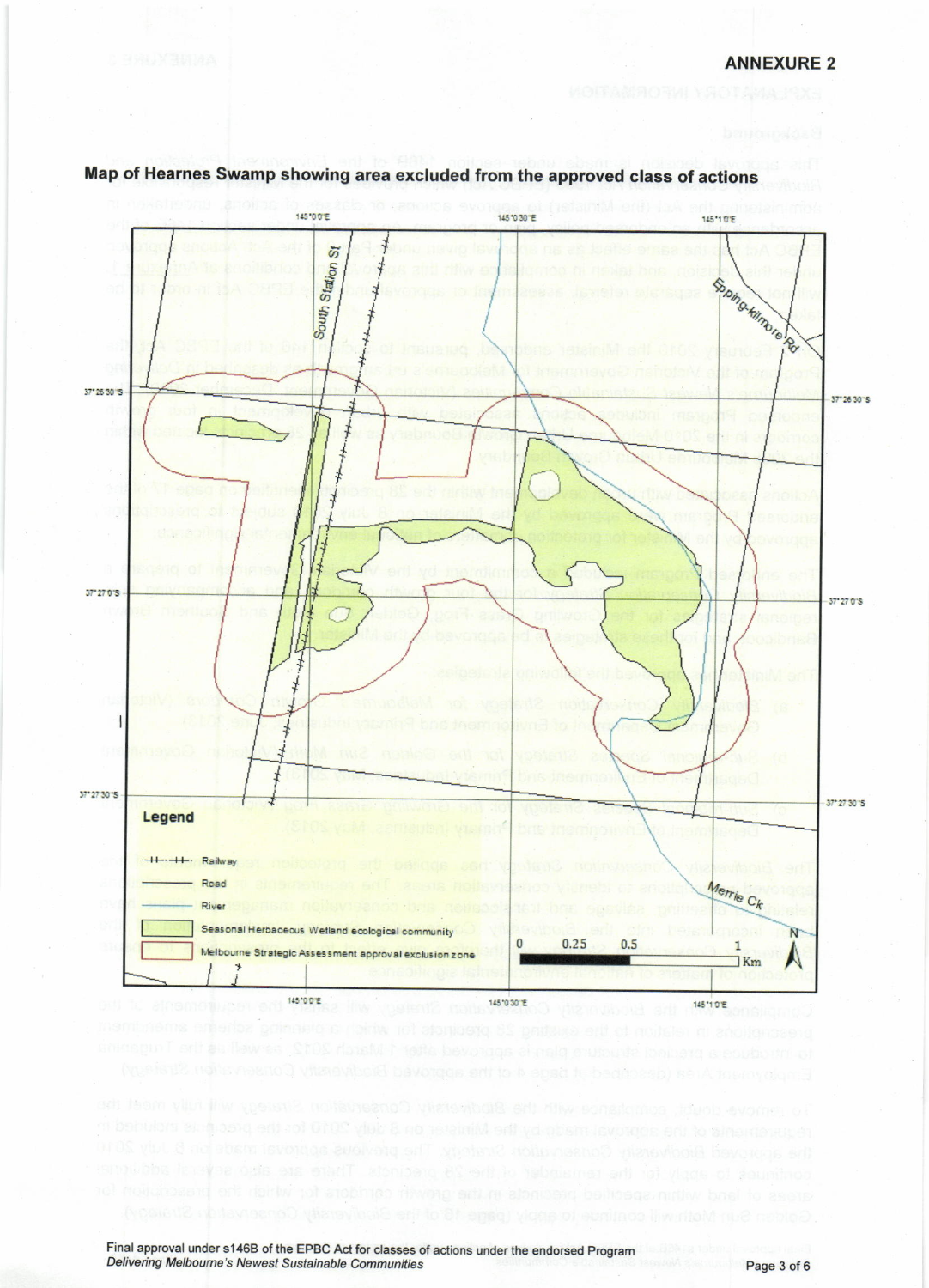#### EXPLANATORY INFORMATION

#### **Background**

This approval decision is made under section 146B of the Environment Protection and Biodiversity Consevation Act 7999 (EPBC Act) which provides for the Minisier responsible for administering the Act (the Minister) to approve actions, or classes of actions, undertaken in accordance with an endorsed policy, plan or program. An approval under section 1468 of the EPBC Act has the same effect as an approval given under Part 9 of the Act. Actions approved under this decision, and taken in compliance with this approval and conditions at Annexure 1, will not require separate referral, assessment or approval under the EPBC Act in order to be taken.

on 2 February 2O1O the Minister endorsed, pursuant to section 146 of the EPBC Act, the Program of the Victorian Government for Melbourne's urban growth as described in Delivering Melbourne's Newest Sustainable Communities (Victorian Government, December 2009). The endorsed Program includes actions associated with urban development in four growth corridors in the 2010 Melbourne Urban Growth Boundary as well as 28 precincts located within the 2005 Melbourne Urban Growth Boundary.

Actions associated with urban development within the 28 precincts identified on page 17 of the endorsed Program were approved by the Minister on 8 July 2010 subject to prescriptions approved by the Minister for protection of matters of national environmental significance.

The endorsed Program included a commitment by the Victorian Government to prepare <sup>a</sup> Biodiversity Conservation Strategy for the four growth corridors, and accompanying subregional strategies for the Growling Grass Frog, Golden Sun Moth and southern Brown Bandicoot, and for these strategies to be approved by the Minister.

The Minister has approved the following strategies:

- a) Biodiversity Conservation Strategy for Melbourne's Growth Corridors (Victorian Government Department of Environment and Primary Industries, June 2013)
- b) Sub-regional Species Strategy for the Golden Sun Moth (Victorian Government Department of Environment and Primary Industries, May 2013)
- c) Sub-regional Species Strategy for the Growling Grass Frog (Victorian Government Department of Environment and Primary Industries, May 2013).

The Biodiversity Conservation Strategy has applied the protection requirements of the approved prescriptions to identify conservation areas. The requirements in the prescriptions relating to offsetting, salvage and translocation and conservation management plans have been incorporated into the Biodiversity Conservation Strategy. Implementation of the Biodiversity Consevation Strategy will therefore give effect to the prescriptions to ensure protection of matters of national environmental significance.

Compfiance with the Biodiversity Conservation Strategy will satisfy the requirements of the prescriptions in relation to the existing 28 precincts for which a planning scheme amendment to introduce a precinct structure plan is approved after 1 March 2012, as well as the Truganina Employment Area (described at page 4 of the approved Biodiversity Conservation Strategy).

To remove doubt, compliance with the Biodiversity Conservation Strategy will fully meet the requirements of the approval made by the Minister on 8 July 2010 for the precincts included in the approved Biodiversity Conservation Strategy. The previous approval made on 8 July 2010 continues to apply for the remainder of the 28 precincts. There are also several additional areas of land within specified precincts in the growth corridors for which the prescription for Golden Sun Moth will continue to apply (page 16 of the Biodiversity Conservation Strategy).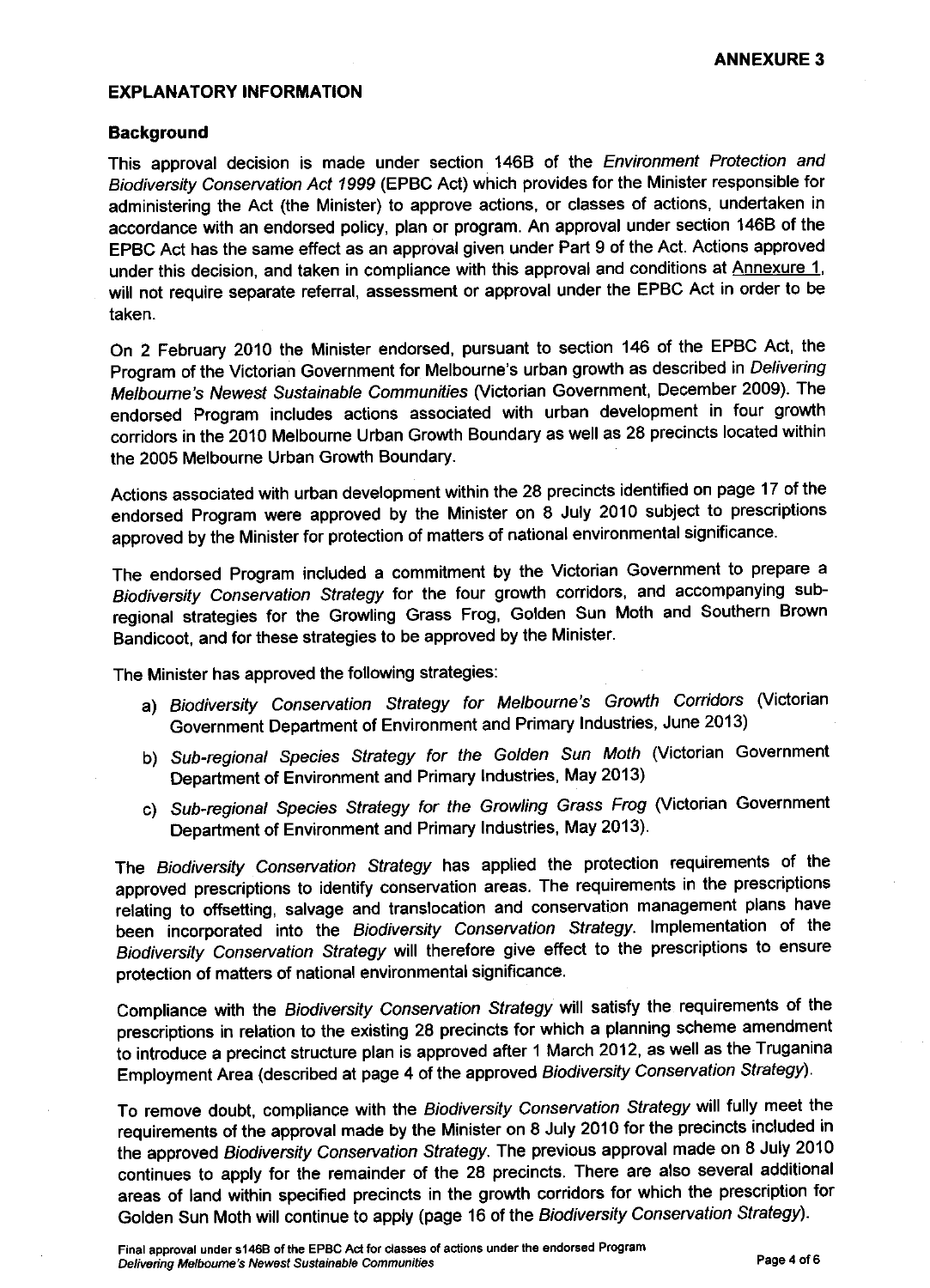In implementing this approval, the endorsed Program and approved Biodiversity Conservation Strategy will provide the basis for any necessary interpretation and resolution. The Minister will provide final interpretation and guidance if required.

#### Excluded actiong

This approval excludes actions within the area of land at Hearnes Swamp in the Northern growth corridor shown at Annexure 2 containing potential occurrences of Seasonal Herbaceous Wetlands (Freshwater) of the Temperate Lowland Plains, a listed ecological community under the EPBC Act.

The excluded area has been identified from the report The Impact of Melbourne's growth on 'Seasonal herbaceous wetlands (freshwater) of the temperate lowland plains' (Victorian Government Department of Environment and primary Industries, May 2013). This reporl identified potential occurrences of the listed ecological community at Hearnes swamp. The area excluded includes a 200 metre buffer from the mapped potential occunences of the ecological community.

To remove doubt, actions within the area of land identified at Annexure 2 are not prohibited by this approval, but must meet the normal requirements of the EpBc Act and may be refened and considered in accordance with the requirements of Parts 7, 8 and 9 of the EPBC Act.

The approval also excludes developments in properties 3, 4, 6, 7 and 9 identified in the Victorian Government Diggers Rest Precinct Structure Plan (Growth Areas Authority, 2012) which, at the time of this approval, were subject to separate consideration under Parts 7, 8 and 9 of the EPBC Act.

#### Approval condition3

The approval conditions require actions (whether individually or collectively) to fully comply with the approved Biodiversity Conservation Strategy and sub-regional species strategies for Golden sun Moth and Growling Grass Frog for avoidance, mitigation and offset of impacts on matters of national environmental significance. In addition, all actions must comply with the habitat compensation arrangements and fees described in the document Habitat compensation under the Biodiversity Conservation Strategy - Melbourne Strategic Assessment (Victorian Government Department of Environment and Primary Industries, August 2013) and as amended from time to time by the Victorian Government.

Approval condition (2) states that no actions associated wilh urban development, resulting in <sup>a</sup> net loss of habitat for listed ecological communities and listed species, will occur in the 36 conservation areas described at Section 5 (pages 47 to 126 and identified in Figures 23 to 51) of the Biodiversity Conservation Strategy unless agreed by the Minister. This is to ensure that urban-related developments, such as roads, bridges and utility corridors, do not erode the values of the conservation areas for matters of national environmental significance over time.

Condition (2) does not require approval for actions where there is no net loss in habitat for an individual conservation area. Habitat means an area of land containing a listed ecological community under the EPBC Act or supporting individuals or populations of listed threatened species under the EPBC Act. The condition recognises that there may be instances wnere urban infrastructure cannot be avoided and there could be a net loss of habitat in an individual conservation area. Such instances will need to be approved by the Minister. Instances may be approved if there are no reasonable alternatives, there is a net conservation gain elsewhere for the relevant protected mafters and it can be demonstrated that the values of the conservation area will be maintained.